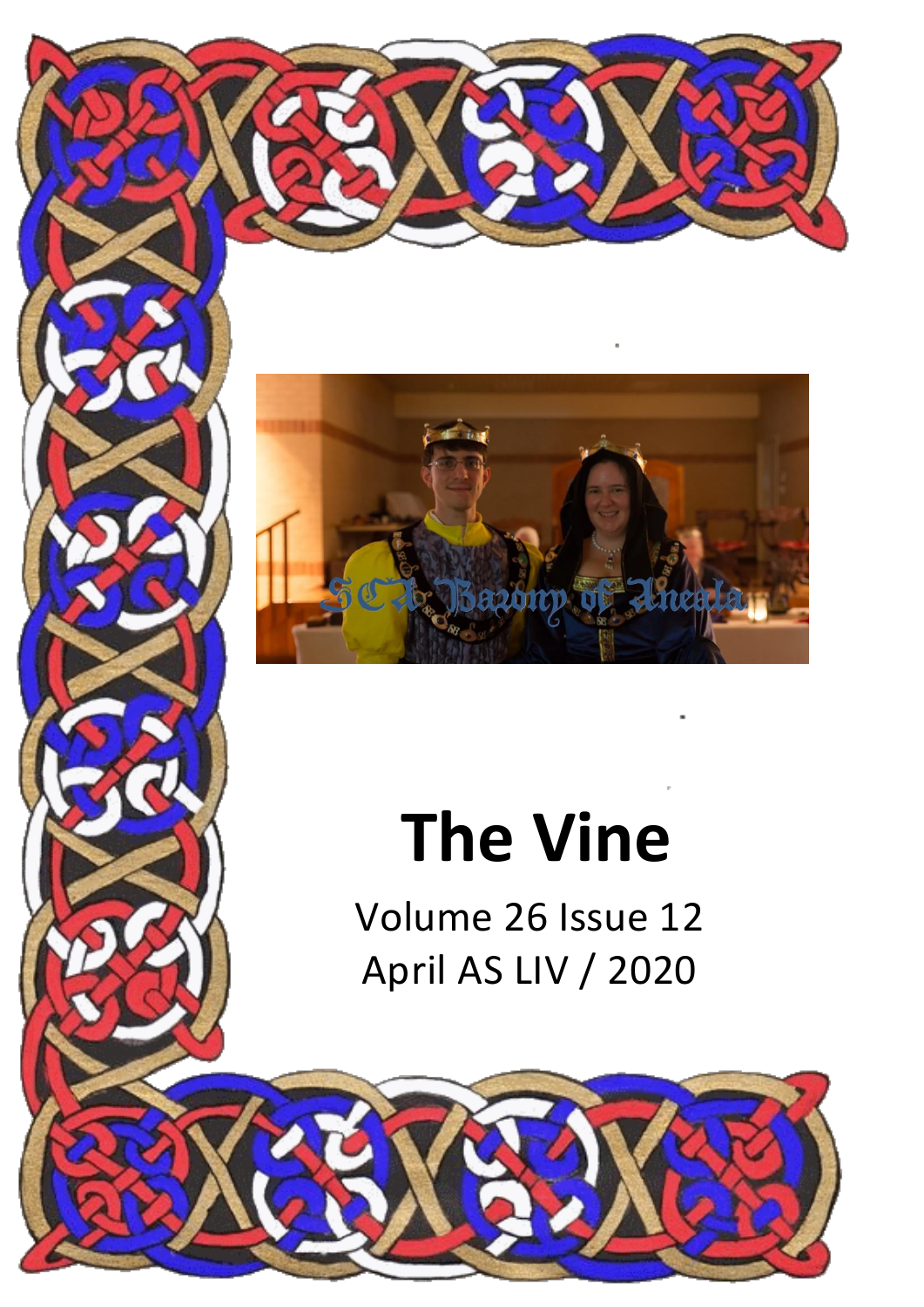

King & Queen of Lochac Theuderic and Engelin [crown@aneala.lochac.sca.org](mailto:crown@aneala.lochac.sca.org) 

Baron Agostino & Baroness Elizabeth aneala@aneala.lochac.sca.org

Champion of the Sword Champion of the Sword Konrad Hilderbrand Champion of the Bow Wolfgang Germanicus Champion of the Rapier **Champion of the Rapier Zaven Zeitountsi** Champion of Arts & Sciences Branwen of Werchesvorde Bard of Aneala Isabel de Annesley and

Gwyneth ferch Aeddan



Seneschal Konrad Hildebrandt [seneschal@aneala.lochac.sca.org](mailto:seneschal@aneala.lochac.sca.org)

Arts & Sciences Illaria de Vale [arts@aneala.lochac.sca.org](mailto:arts@aneala.lochac.sca.org)

Marshal Baron Agostino Tamburri [marshal@aneala.lochac.sca.org](mailto:marshal@aneala.lochac.sca.org)

Herald Blackwing Pursuivant Gwyneth ferch Aeddan [herald@aneala.lochac.sca.org](mailto:herald@aneala.lochac.sca.org)

Chatelaine **<Open position>** [chatelaine@aneala.lochac.sca.org](mailto:chatelaine@aneala.lochac.sca.org)

Webminister Julian Greenwood [webmaster@aneala.lochac.sca.org](mailto:webmaster@aneala.lochac.sca.org)

Youth Officer Pantero Pantera di Valembrosa [youth@aneala.lochac.sca.org](mailto:youth@aneala.lochac.sca.org)



Reeve Lokki Rekkr [reeve@aneala.lochac.sca.org](mailto:reeve@aneala.lochac.sca.org)



Constable Ula [constable@aneala.lochac.sca.org](mailto:constable@aneala.lochac.sca.org)



Chronicler Kilic [chronicler@aneala.lochac.sca.org](mailto:chronicler@aneala.lochac.sca.org)



List Keeper Isabel de Annesley [lists@aneala.lochac.sca.org](mailto:lists@aneala.lochac.sca.org)



Rapier Marshal Dameon Greybeard [rapier@aneala.lochac.sca.org](mailto:rapier@aneala.lochac.sca.org)



Captain of Archers Branwen of Werschesvorde [archer@aneala.lochac.sca.org](mailto:archer@aneala.lochac.sca.org)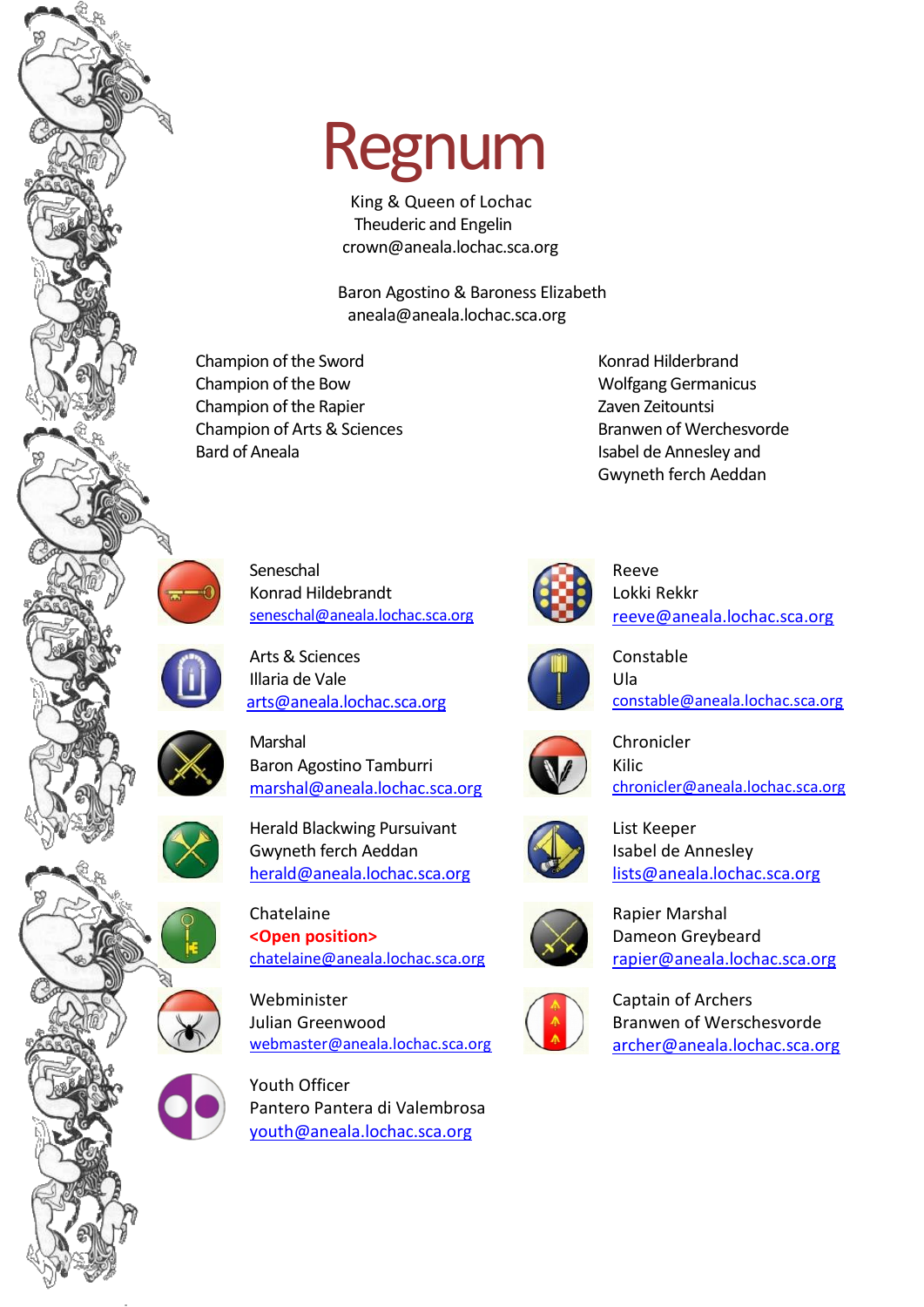## Baronial Missive

Greetings to the Populace,

When we wrote our missive last month, we fully expected to write a long missive in March detailing the exciting events that we had attended and encouraging you all to attend those that were upcoming.

However, as part of the Kingdom's combined efforts to slow down the advancing Plague, those events are now cancelled, as are all events through to the end of April.

We would like to acknowledge these event stewards, along with others who may have been planning workshops or demos, for the work that they did on events that should have taken place in Aneala and Dragon's Bay this month:

- Lord Pantera –Medieval Day
- Sir Peter –Pages & Pageantry
- Lady Ilaria From the Skin Out
- Sam of Saint Basil –Newcomers' Feast

But in these troubling times of Plague, it is not all doom and gloom! People all around the Known World, across the Kingdom of Lochac and here in the Barony of Aneala are working out new, exciting ways to stay connected and (to borrow a phrase from social media) #SCAatHome.

Here are some ideas for you to #SCAatHome, while events are on hold:

- Join the online conversation on Facebook and Discord –we have had one scheduled A&S online sharing day already on Facebook, and by the time you read this we will have had an armoured combat video critique on Discord.
- Take this opportunity to learn something new, from one of the many online tutorials available on YouTube and elsewhere. If you need some structure, perhaps the Kingdom of Drachenwald Try-athalon Challenge will suit your needs

https://drachenwald.sca.org/posts/news/2020/03/15/tryathon/?fbdid=IwAR2JWV8Xpeknv1fujUemYKKLPw\_bAHcZT2t2hY5V-csAUlsZuEHeNdBfCA

- Start writing to a penpal there is some possibility of a penpal program being set up here in Aneala watch this space, and contact us if you are interested.
- Take advantage of this time to research and create at home and share with your friends! Even if you're not on social media, please send us an email and update us with how you are doing #SCAatHome; we miss seeing you and talking about your current projects.
- Other ideas? Let us know! We would love to hear how you #SCAatHome and how you are keeping in touch with SCA friends and family.

Please write to us at **aneala@aneala.lochac.sca.org**with your ideas or just to say hello.

And finally, we were terribly sad to learn that Rowany Festival has also been cancelled. We were looking forward to making the journey to Rowany and enjoying that event. In its stead, there is likely to be a virtual festival of some kind. The following link will take you to a survey where you can indicate your areas of interest and share your opinions on "Rowany Festival Digitales". https://forms.gle/SntLmH3kq33WNExe7?fbclid=IwAR0e8RrT1aVyej-CxwULqGU81eEpDwRO6Q\_-IfDDeWS0iUs8Prx8Ka\_dho8

We hope to hear from you soon, whether it is by email, old-fashioned mail or social media. Although you may be practising "social distancing" or "self-isolation", please ensure that being in isolation does not translate to being lonely. We are still here for you, even if we cannot all meet in person at this time.

Yours in Service,

Baron Agostino and Baroness Elizabeth

Aneala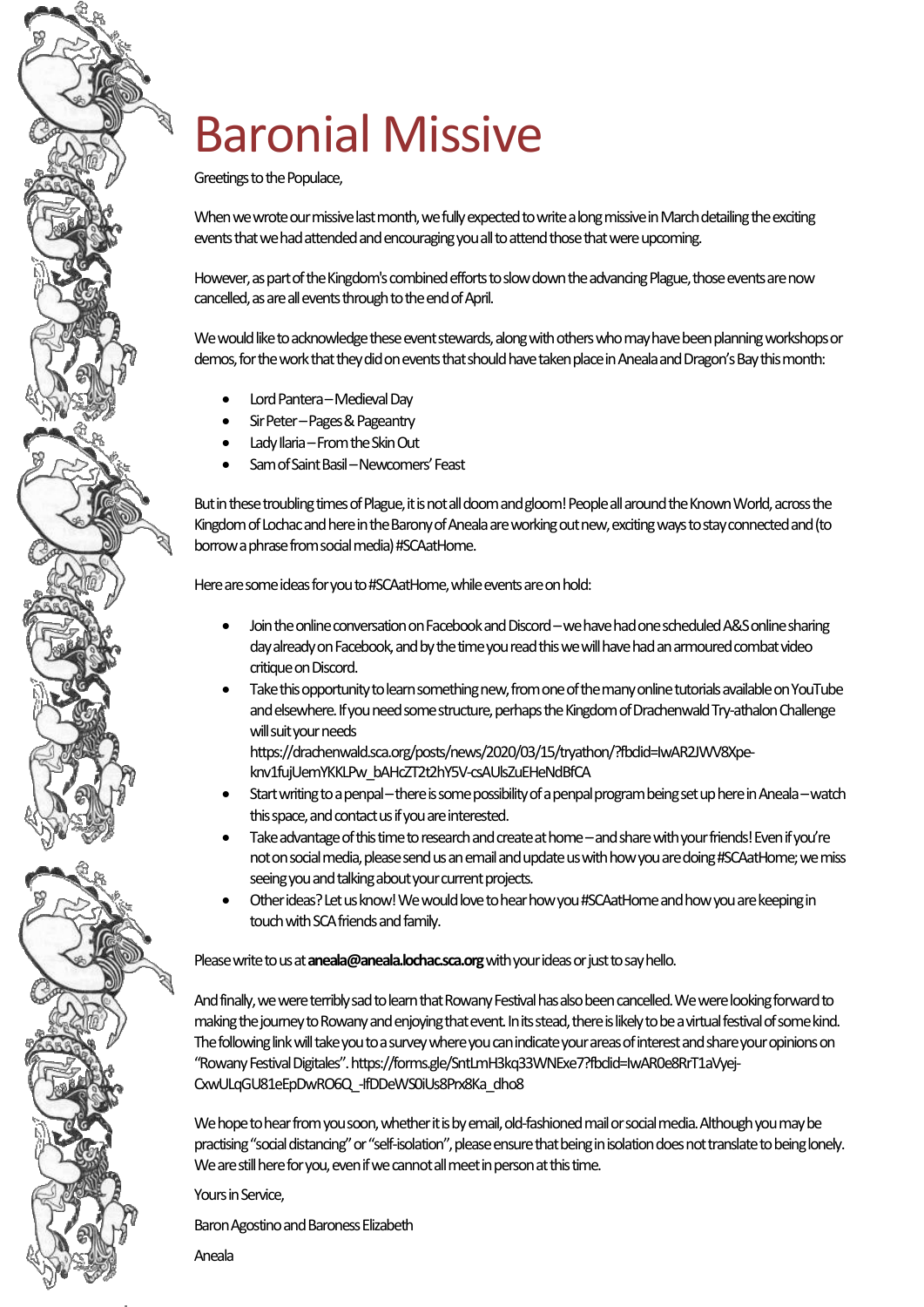## Spotlight On –

### **Online Resources**

Since we cannot engage in face to face activities here is a starters list of online resources you can use for research or to engage with other people in the SCA

Lochac History - https://history.lochac.sca.org/ - This site details the rich and varied history of our Kingdom

Lochac Marshal - https://marshal.lochac.sca.org/ - Has the Lochac Marshals manual and the Lochac Fighters manual

Lochac Rapier - https://rapier.lochac.sca.org/ - Has the manuals for rapier combat in Lochac as well as artuicles and resource list

Lochac Archery - https://archers.lochac.sca.org/ - has the rules of target and combat archery as well as rules for thrown weapons

Embroidery in Lochac - https://wcob.lochac.sca.org/ - has articles, resources and competitions for those interested in embroidery

A&S in Lochac - https://artsandsciences.lochac.sca.org/ - Resources, competitions and handbook for A&S in Lochac

Viking Answer Lady[-http://vikinganswerlady.com/](http://vikinganswerlady.com/)-Articles on the Vikings divided into multiple categories.

St Thomas Guild - https://thomasguild.blogspot.com/-Medieval woodworking articles

A Pinterest site[-https://www.pinterest.com.au/ladyrockbottom/medieval-sca-clothing-patterns-tutorials/](https://www.pinterest.com.au/ladyrockbottom/medieval-sca-clothing-patterns-tutorials/)-A large number of images and links to some basic SCA garb

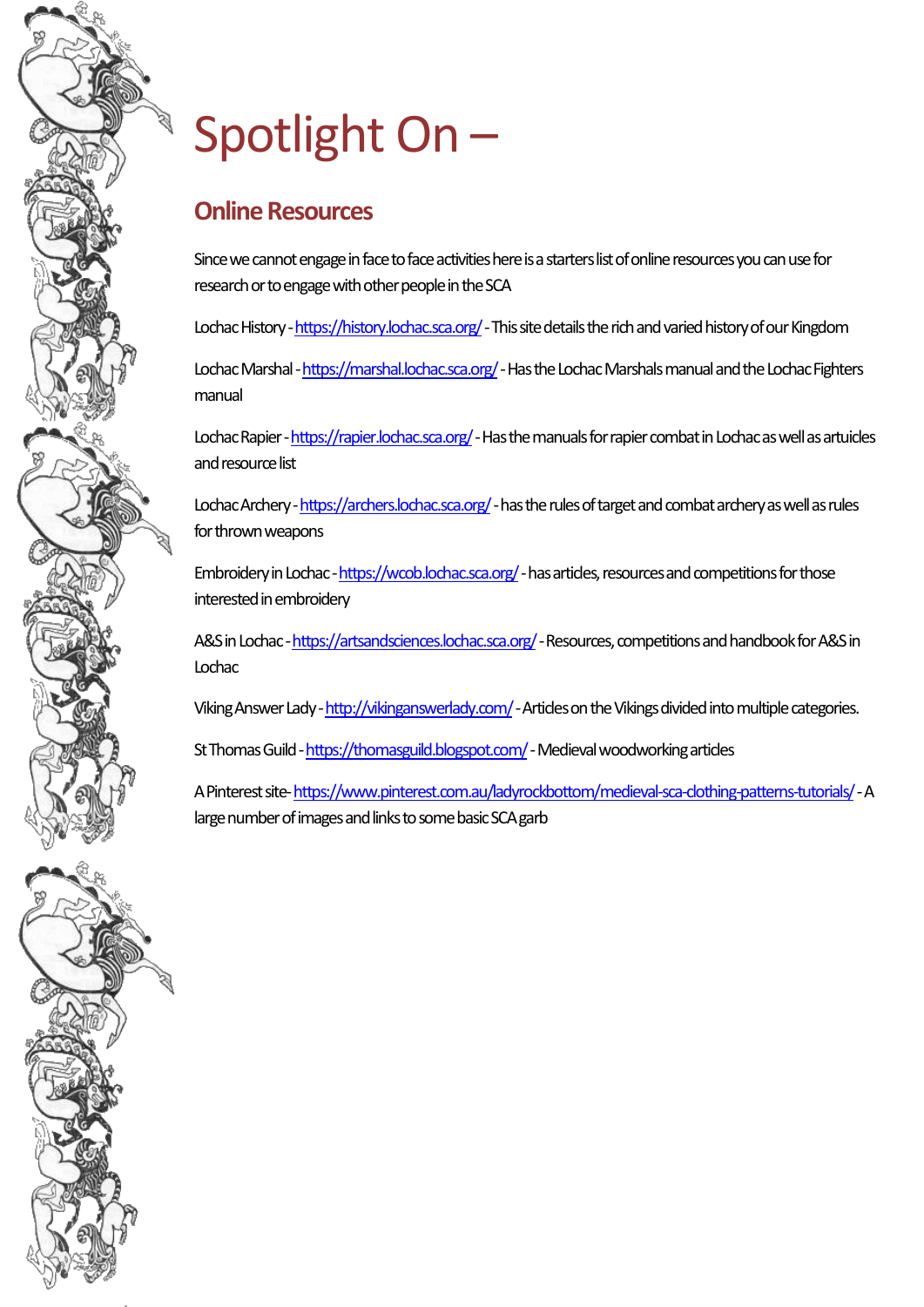

## A Guide to Fabrics

ByMistress Branwen of Werchesvorde

This guide will help you identify a fabric; keep it at its best and how to iron it.

|         |          | Fabric Guide                                                                                                                                        |                                 |                                                                                                                                                                                                                                                                          |                                                                                                                  |                                                                                 |
|---------|----------|-----------------------------------------------------------------------------------------------------------------------------------------------------|---------------------------------|--------------------------------------------------------------------------------------------------------------------------------------------------------------------------------------------------------------------------------------------------------------------------|------------------------------------------------------------------------------------------------------------------|---------------------------------------------------------------------------------|
| Threads | Fabric   | <b>Attributes</b>                                                                                                                                   | Thread                          | Burn Test                                                                                                                                                                                                                                                                | Maitenance                                                                                                       | Ironing Temp                                                                    |
| Natural | Cotton   | Soft, warm, absorbent, dyes well. Shrinks with high heat, no<br>give. Breathes. Reasonable cost.                                                    | Cotton All<br>Purpose           | Cellolose, burns and flares. No melted<br>bead, glows and gives a burnt paper<br>smell. Ash is fine, soft and easily<br>crumbled.                                                                                                                                        | Hot water wash, Air dry, no<br>chlorine, use Oxygen                                                              | 204C - High, damp. Use steam.                                                   |
|         | Wool     | Soft, warm, strong, wicks away moisture, fire retardent. Dyes<br>well, good stretch, durable. Shrinks in hot water. Exspensive.                     | Cotton, All<br>Purpose<br>Wool, | extingishing and leaves a harsh ash from<br>brittle, dark and is easily crushed. Self-<br>curls away from the flame. The bead is<br>burning hair or feathers and a dark<br>the bead. It gives a strong odor of<br>smoke                                                  | Hand wash - Air Dry use a wool<br>detergent. Don't use bleach                                                    | Medium-Pressing cloth on<br>wong side of fabric                                 |
|         | Linen    | but fades in sun, strong.<br>Gives under body heat. Exspensive.<br>Soft, cool, wicksmoisture, dyes well                                             | Cotton, All<br>Pupose<br>Linen, | Cellulose, takes longer to catch. Blows<br>out easily. Burns quickly with a bright<br>flame, no melted bead. Ash is gray.                                                                                                                                                | Cool water wash - Air Dry<br>Oxygen bleach                                                                       | 230C - High, damp, wrong<br>side, steam                                         |
|         | Silk     | dyes well, colour fast,<br>Strong, fine, flexible, elasticity good<br>great for handsewing. Expensive.                                              | Silk, Cotton,<br>All Pupose     | bead which is easily crushed, and is self<br>fine powder. It smells like burned hair<br>extinguishing and leaves a dark gritty,<br>away from the flame. It leaves a dark<br>Protein fiber, burns slowly and curls<br>or charred meat. Gives little or no<br>smoke.       | Hand wash or cool/warm wash,<br>Tumble dy cool or air Dry se a<br>wolldetergent, check the<br>enzymes. No bleach | side, dry on top of a pressing<br>Medium heat - wrong<br>cloth right side down. |
|         | Rayon    | for decorative stitching and embroidery. Varible costs but less<br>High shine, dyes well, high absorbent. Weak for seams. Great<br>than most silks. | Cotton, All<br>Pupose<br>Rayon, | may glow longer than cotton. Smells like<br>burning paper and has a soft grey ash.<br>flame or melting, no melted bead, it<br>Man-made Cellulose, burns without                                                                                                          | No Bleach                                                                                                        |                                                                                 |
|         | Nylon    | Long lasting, plastic 'feel', less absorbent, doesn't shrink,<br>colourfast. Very flammable. Inexspensive.                                          | Polyester All<br>Purpose        | the flame, It could also flare up. It leaves warm or Air Dry No bleach<br>be put out. It has a sweet chemical odor,<br>flame, it burns slowly and may need to<br>Plastic, burns quickly and shrinks from<br>a dark, hard round bead. After the<br>no ash and black smoke | Cool water wash - Tumble Dry                                                                                     | Low to Medium heat - damp,<br>steam                                             |
|         |          | Man Made Polyester High elastic, won't shrink, strong. Not color-fast, will melt, hot.                                                              | Purpose                         | noncrushable. After the flame they bum<br>drips dangerosly. Odor is like celery and<br>slowly and melt, self extinguishing and<br>Polyester All Plastic, burns quickly and shrinks from<br>the flame. Beads are hard, greyish and<br>leaves no ash.                      | Cool water wash - Tumble Dry<br>warm or Air Dry No bleach                                                        | Low heat-dry.                                                                   |
|         | Acrylics | see Polyesters/Nylon                                                                                                                                | Polyester All<br>Purpose        | irregular shapes. Strong acrid fishy odor,<br>dripping. Beads are hard and dark, with<br>Man made, flares up quickly, burns<br>rapidly, with hot sputterring and<br>no ash.                                                                                              | Cool water wash - Tumble Dry<br>warm or Air Dry No bleach                                                        | Low heat - dry on wrong side<br>of fabric                                       |
|         |          | Acetates   see Polyesters/Nylon                                                                                                                     | Polyester All<br>Purpose        | bead and drips. No ash is left and smells<br>like hot vinegar or burning pepper and<br>doesn't crush. It melts into a very hot<br>Protein fibre, burns quickly and may<br>flare up. Bead is hard, brittle and<br>gives a black smoke.                                    | Hand wash - Air Dry - No<br>Bleach                                                                               | Loe heat-Dry on wrong side<br>of fabric 200C                                    |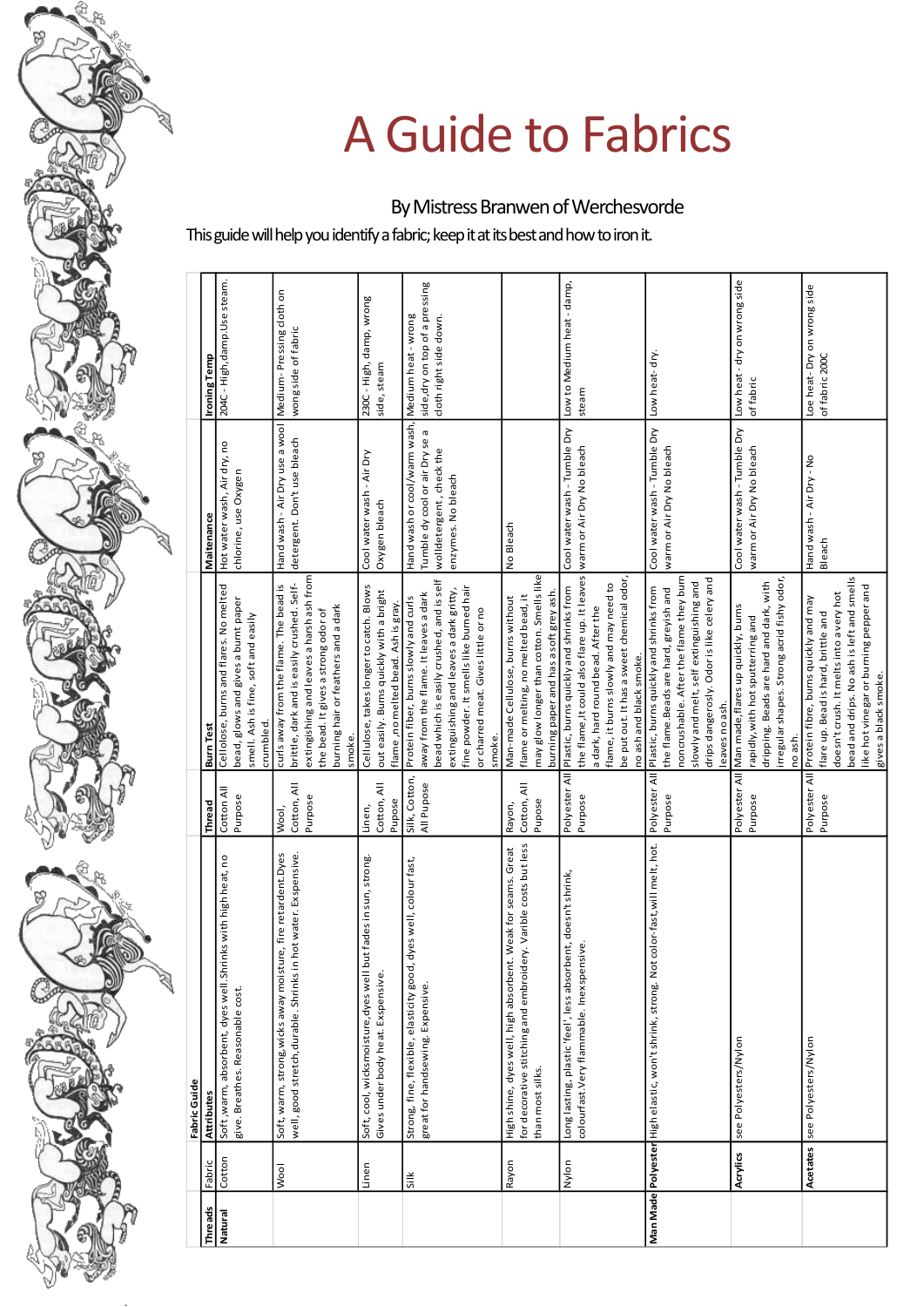

### Event List

### **Events, Workshops and Training are cancelled until further notice**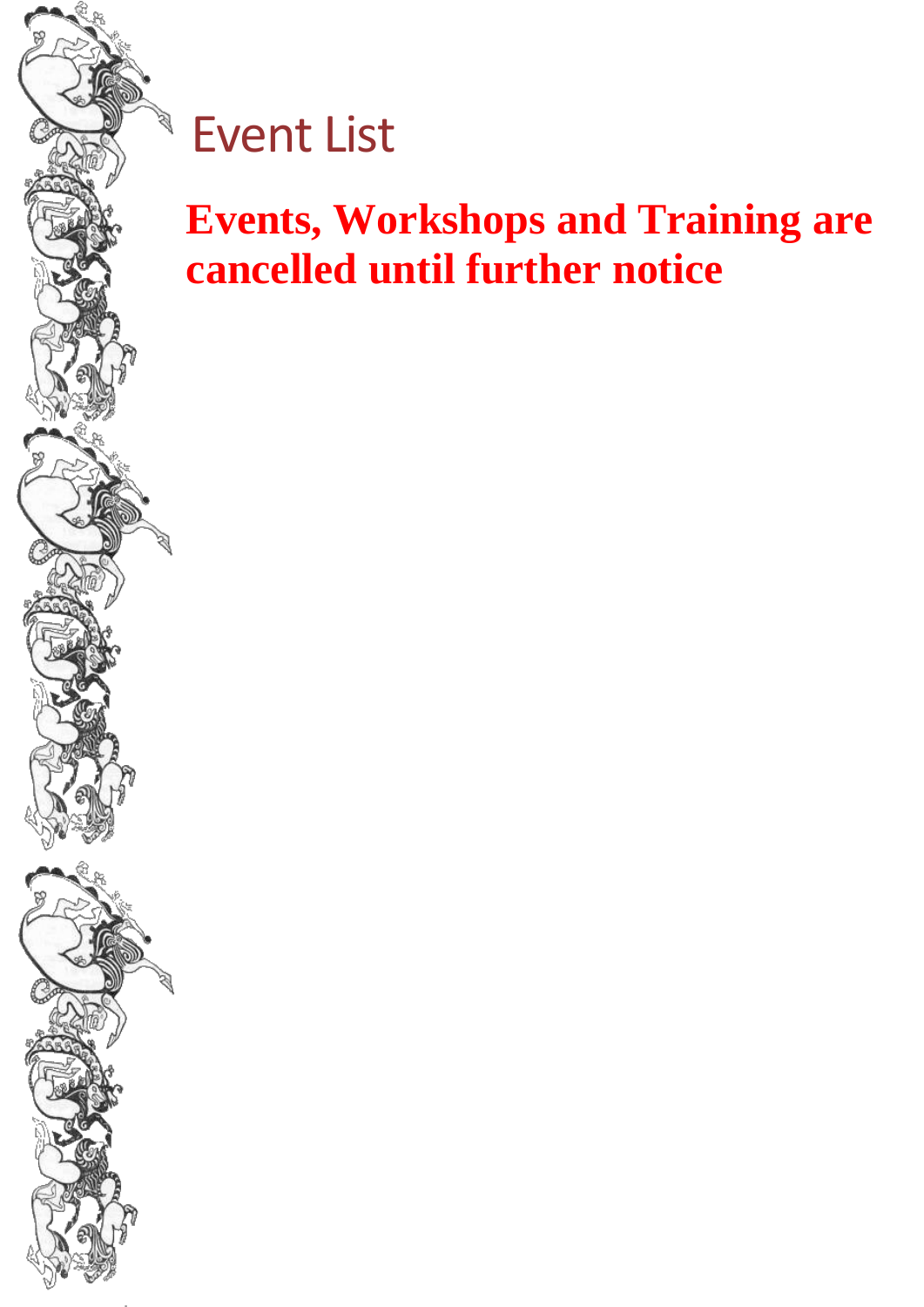### Local Lochac Guild Contacts

#### **Royal Fibre Guild of Lochac**

For those interested in the arts, crafts and history of all textile matters. We encourage the doing, researching and teaching of fibre related skills as seen in pre 1600 cultures. We include weavers, spinners, dyers, cord makers, felters, knitters, njalbinders and lace makers.

**Contact** Lady Elizabeth: [aneala@aneala.lochac.sca.org](mailto:aneala@aneala.lochac.sca.org) 

#### **Royal Guild of Defence**

Researching and teaching of the period martial arts of Europe, as detailed in the various extant fencing and wrestling manuals. **Contact** Baron Dameon:dameongreybeard@gmail.com

#### **Worshipful Company of Broiderers**

The aim of the Company is to advance the study and practice of pre-1600 AD European needlework in Lochac and in the Known World. **Contact** Baroness Leonie: [degrey@tpg.com.au](mailto:degrey@tpg.com.au) 

#### **Performers and Entertainers Guild of Lochac.**

This guild is dedicated to the promotion, encouragement, learning and performance of bardic, theatrical, instrumental and all other entertainment arts within an SCA context. **Contact** Isabel: [genierachel@iinet.net.au](mailto:genierachel@iinet.net.au)

#### **Lochac Brewers Vintners and Imbibers Guild**

We share a common interest in brewing and wine making as practiced in the Middle Ages, and the responsible consumption of said beverages. **Contact** Wolfgang: chronicler@aneala.lochac.sca.org

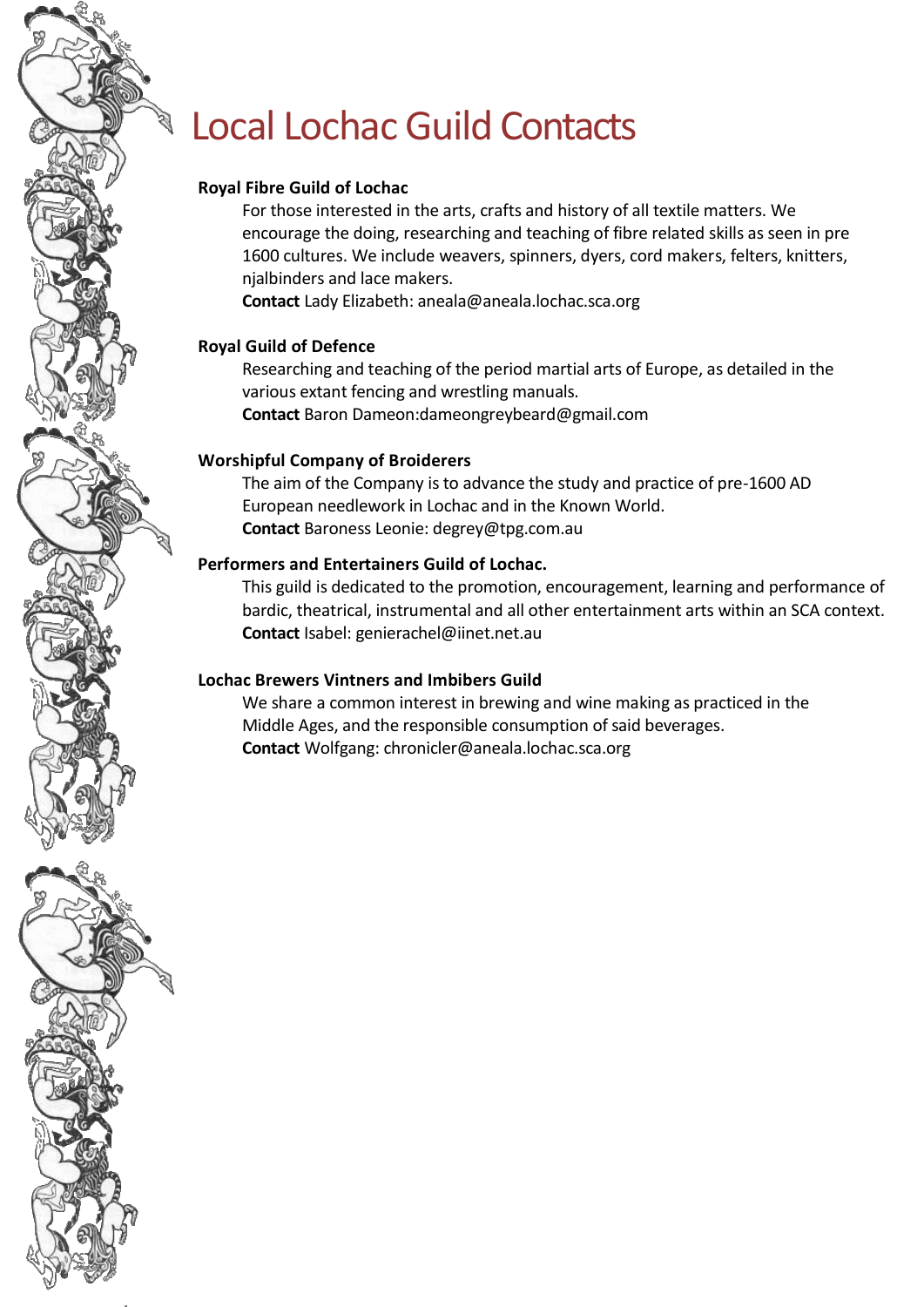### SCA Group Websites

| Barony of Aneala (Perth, WA)                | aneala.lochac.sca.org      |
|---------------------------------------------|----------------------------|
| Canton of Dragons Bay                       | dragonsbay .lochac.sca.org |
| College of St Basil the Great (UWA)         | stbasil.lochac.sca.org     |
| Kingdom of Lochac (Australia & New Zealand) | lochac.sca.org             |
| SCA Corporate (Australia)                   | sca.org.au                 |
| SCA Corporate (World-wide)                  | sca.org                    |

### Regular Activities

### **Baronial Council Meeting**

3<sup>rd</sup> Friday of the month, 7:00pm arrival for a 7:30pm start **Contact** Richard: seneschal@aneala.lochac.sca.org

#### **Scribes Calligraphy & Illumination**

This is held every Monday evening 7pm – 9pm at different locations so check populace emails and Facebook for details. **Contact** Leonie:

### **Music and Singing**

This is not an official SCA event. Practices held twice a month. Times and venues vary Contact Isabel

### **Baronial Armoured, Rapier & Archery Training**

Sundays, 10am - 12pm, Lake Monger Primary School, Dodd St, Wembley Contact Agostino: marshal@aneala.lochac.sca.org

### **Dragon's Bay Training**

This is held on Sundays from 9-9:30am, Wandi Community Hall, De Haer Rd, Wandi. Nearest major road is Rowley Rd which connects with the Kwinana Freeway

### **College of St. Basil Armoured & Rapier Training**

Wednesday (Armoured) & Thursday (Rapier) 5pm to 7pm, Oak Lawn, UWA